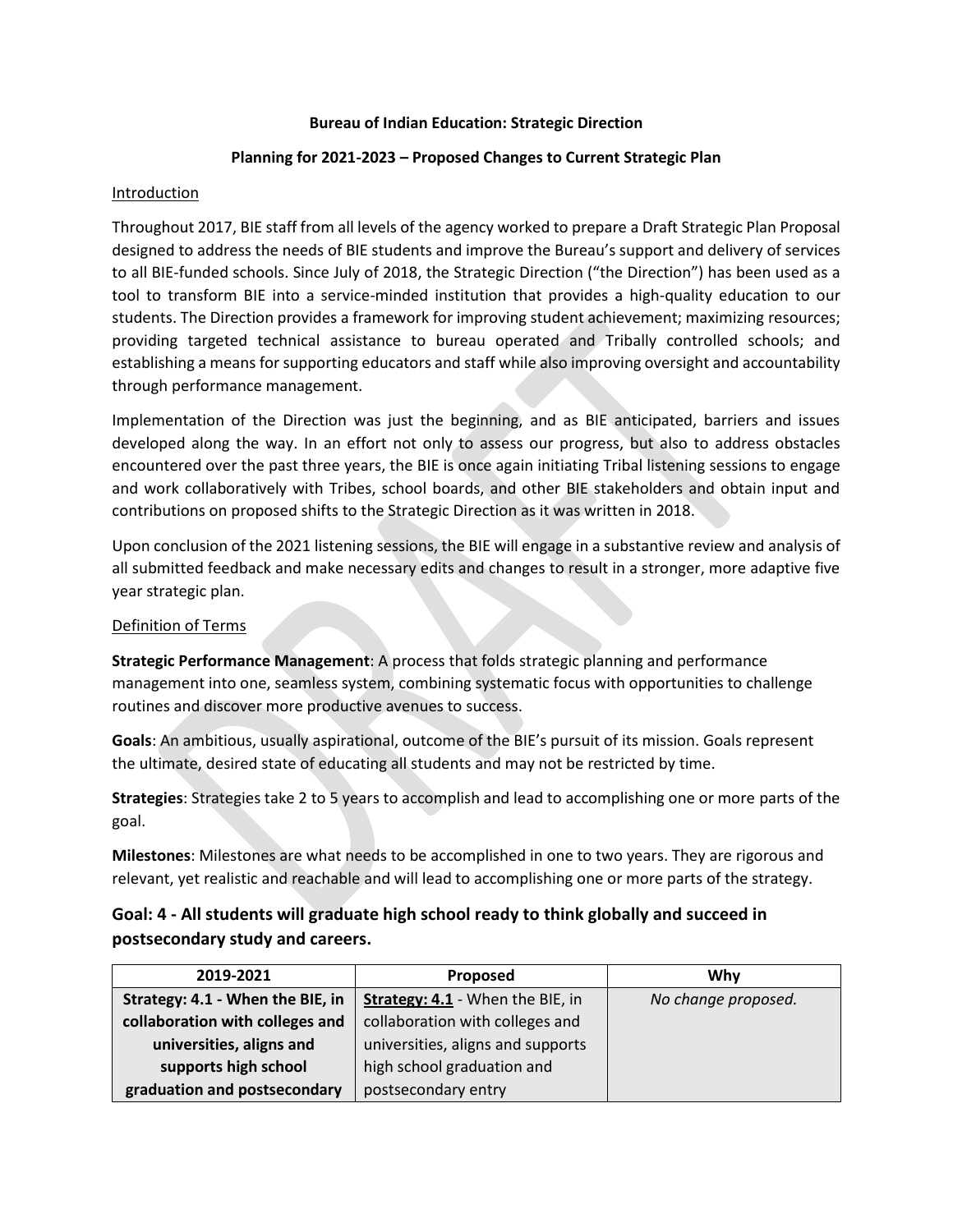| entry requirements and                                              | requirements and provides                                           |                                   |
|---------------------------------------------------------------------|---------------------------------------------------------------------|-----------------------------------|
| provides transition supports to                                     | transition supports to students,                                    |                                   |
| students, then schools will                                         | then schools will implement a                                       |                                   |
| implement a seamless system                                         | seamless system of support that                                     |                                   |
| of support that bridges K-12                                        | bridges K-12 and postsecondary                                      |                                   |
| and postsecondary career                                            | career planning and student self-                                   |                                   |
| planning and student self-                                          | advocacy, and all students will                                     |                                   |
| advocacy, and all students will                                     | graduate from high school ready                                     |                                   |
| graduate from high school                                           | to think globally and succeed in                                    |                                   |
| ready to think globally and                                         | postsecondary study and careers.                                    |                                   |
| succeed in postsecondary study                                      |                                                                     |                                   |
| and careers.                                                        |                                                                     |                                   |
| Milestone: 4.1.2 - BIE has                                          | Milestone: 4.1.2 - BIE has added                                    | Propose changing language to      |
| finalized and disseminated a                                        | resources to and disseminated a                                     | reflect the fact that the toolkit |
| best practices toolkit to support                                   | best practices toolkit to support                                   | has been created, and now the     |
| transitional services.                                              | transitional services.                                              | task will be to continue adding   |
|                                                                     |                                                                     | resources to it.                  |
| Milestone: 4.1.7 - The BIE will                                     | Remove milestone                                                    | The Goal 4 team completed         |
| enhance College and Career                                          |                                                                     | this milestone.                   |
| Readiness (CCR) by drafting a                                       |                                                                     |                                   |
| revision of the high school                                         |                                                                     |                                   |
| graduation regulation, engaging                                     |                                                                     |                                   |
| in negotiated rulemaking,                                           |                                                                     |                                   |
| developing a plan for                                               |                                                                     |                                   |
| implementing College and                                            |                                                                     |                                   |
| Career Readiness, and engaging                                      |                                                                     |                                   |
| appropriate stakeholders in the                                     |                                                                     |                                   |
| development of CCR                                                  |                                                                     |                                   |
| requirements and supports.                                          |                                                                     |                                   |
| New Proposed Milestone: BIE has updated the family and              |                                                                     | The Goal 4 Team has identified    |
|                                                                     | community engagement school guide to meeting parental               | this as a need moving into Year   |
| involvement requirement, which is aligned to ESSA and inclusive of  |                                                                     | 4 and 5 of the Strategic          |
| definitions of key terminology, that schools use to directly engage |                                                                     | Direction.                        |
|                                                                     | students, families and caregivers on education and career pathways. |                                   |
| Strategy: 4.2 - When the BIE                                        | Strategy: 4.2 - When the BIE                                        | No change proposed.               |
| provides professional learning,                                     | provides professional learning,                                     |                                   |
| expanded student learning                                           | expanded student learning                                           |                                   |
| opportunities, and responsive                                       | opportunities, and responsive                                       |                                   |
| supports and interventions,                                         | supports and interventions, then                                    |                                   |
| then K-12 schools will provide                                      | K-12 schools will provide more                                      |                                   |
| more expansive rigorous                                             | expansive rigorous learning                                         |                                   |
| learning opportunities that                                         | opportunities that foster high                                      |                                   |
| foster high school graduation                                       | school graduation and prepare                                       |                                   |
| and prepare students to                                             | students to become leaders in                                       |                                   |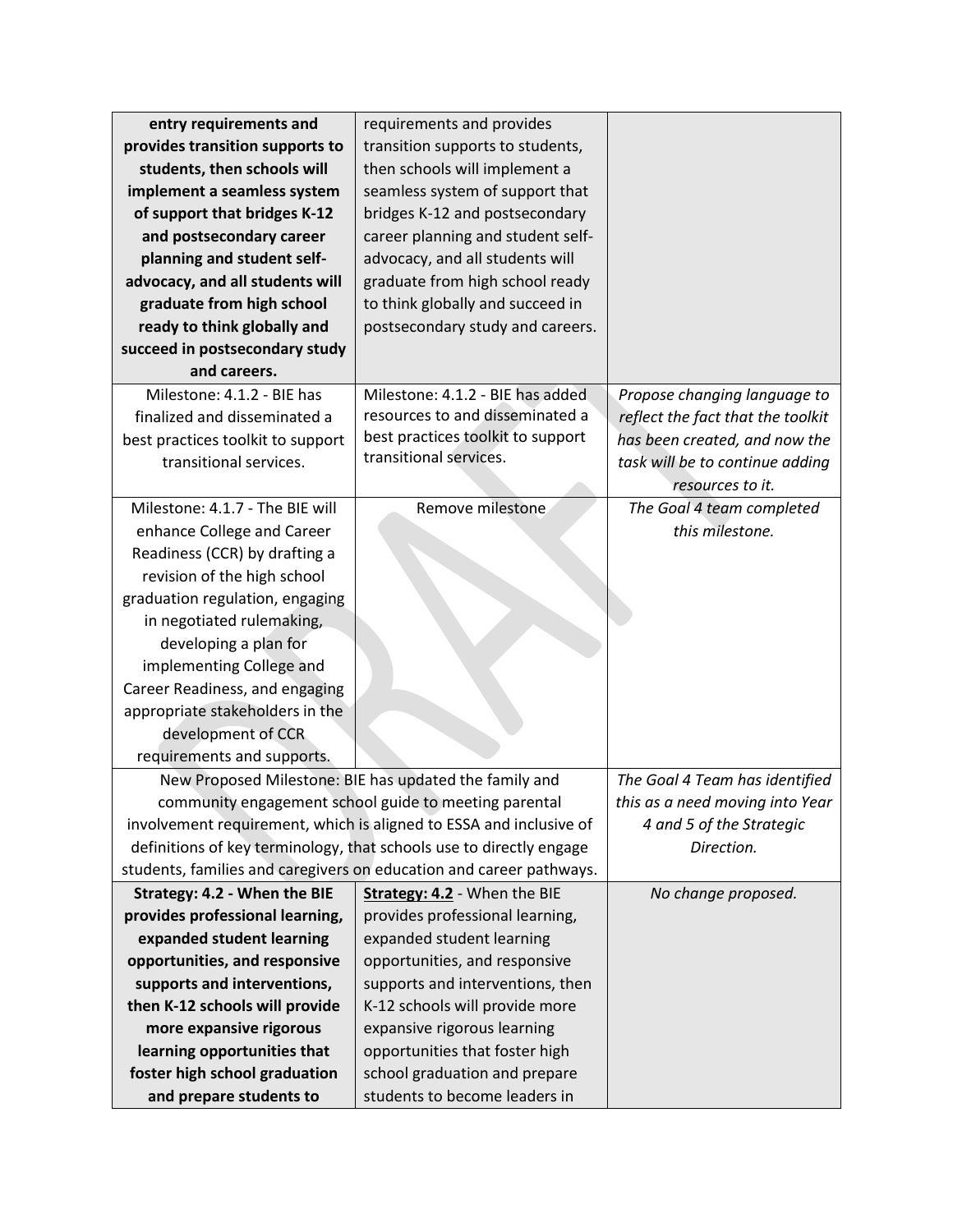| become leaders in their                                          | their communities and Tribal       |                                 |
|------------------------------------------------------------------|------------------------------------|---------------------------------|
| communities and Tribal                                           | governments, and all students      |                                 |
| governments, and all students                                    | will graduate from high school     |                                 |
| will graduate from high school                                   | ready to think globally and        |                                 |
| ready to think globally and                                      | succeed in postsecondary study     |                                 |
| succeed in postsecondary study                                   | and careers.                       |                                 |
| and careers.                                                     |                                    |                                 |
|                                                                  |                                    |                                 |
| Milestone: 4.2.2 - BIE has                                       | Milestone: 4.2.2 - BIE has         | The Goal 4 Team is proposing    |
| completed geospatial analyses,                                   | identified existing data on the K- | that it would be more efficient |
| identified partnerships between                                  | 12 schools that a majority of our  | to locate existing data on      |
| tribal colleges and schools, and                                 | post-secondary students come       | occupational and labor trends   |
| is implementing outreach to                                      | from and completed a review of     | in our communities and use      |
| address needs of private/public                                  | labor and occupational trends      | that data in addition to        |
| employers that graduating                                        | needed across our communities,     | partnering with other Tribal    |
| students could fill.                                             | in partnership with Tribal         | organizations in order to       |
|                                                                  | organizations.                     | ensure that BIE course          |
|                                                                  |                                    | offerings align with current    |
|                                                                  |                                    | and future labor needs.         |
| Milestone: 4.2.4 - The BIE has                                   | Remove milestone                   | The Goal 4 Team completed       |
| conducted an inventory of                                        |                                    | this milestone.                 |
| aligned CTE programs in Tribally                                 |                                    |                                 |
| controlled schools.                                              |                                    |                                 |
| Milestone: 4.2.5 - The BIE is                                    | Milestone: 4.2.5 - The BIE is      | No change proposed.             |
| implementing high quality and                                    | implementing high quality and      |                                 |
| compliant secondary transition                                   | compliant secondary transition     |                                 |
| IEP planning and services.                                       | IEP planning and services.         |                                 |
| NEW Proposed Milestone: BIE will provide programs to support     |                                    | The Goal 4 Team has identified  |
| learning recovery and enhancement to address student needs       |                                    | this as a need moving into Year |
| related to lost instructional time during the COVID-19 Pandemic. |                                    | 4 and 5 of the Strategic        |
|                                                                  |                                    | Direction.                      |
| Strategy: 4.3 - When the BIE                                     | Remove strategy                    | The Goal 4 Team is proposing    |
| promotes student, family, and                                    |                                    | to consolidate this strategy    |
| community engagement on                                          |                                    | with milestone 4.1.3            |
| education pathways based on                                      |                                    |                                 |
| student interests and                                            |                                    |                                 |
| aspirations, then schools will                                   |                                    |                                 |
| engage students, families, and                                   |                                    |                                 |
| communities in setting goals                                     |                                    |                                 |
| and tracking progress, and all                                   |                                    |                                 |
| students will graduate from                                      |                                    |                                 |
| high school ready to think                                       |                                    |                                 |
| globally and succeed in                                          |                                    |                                 |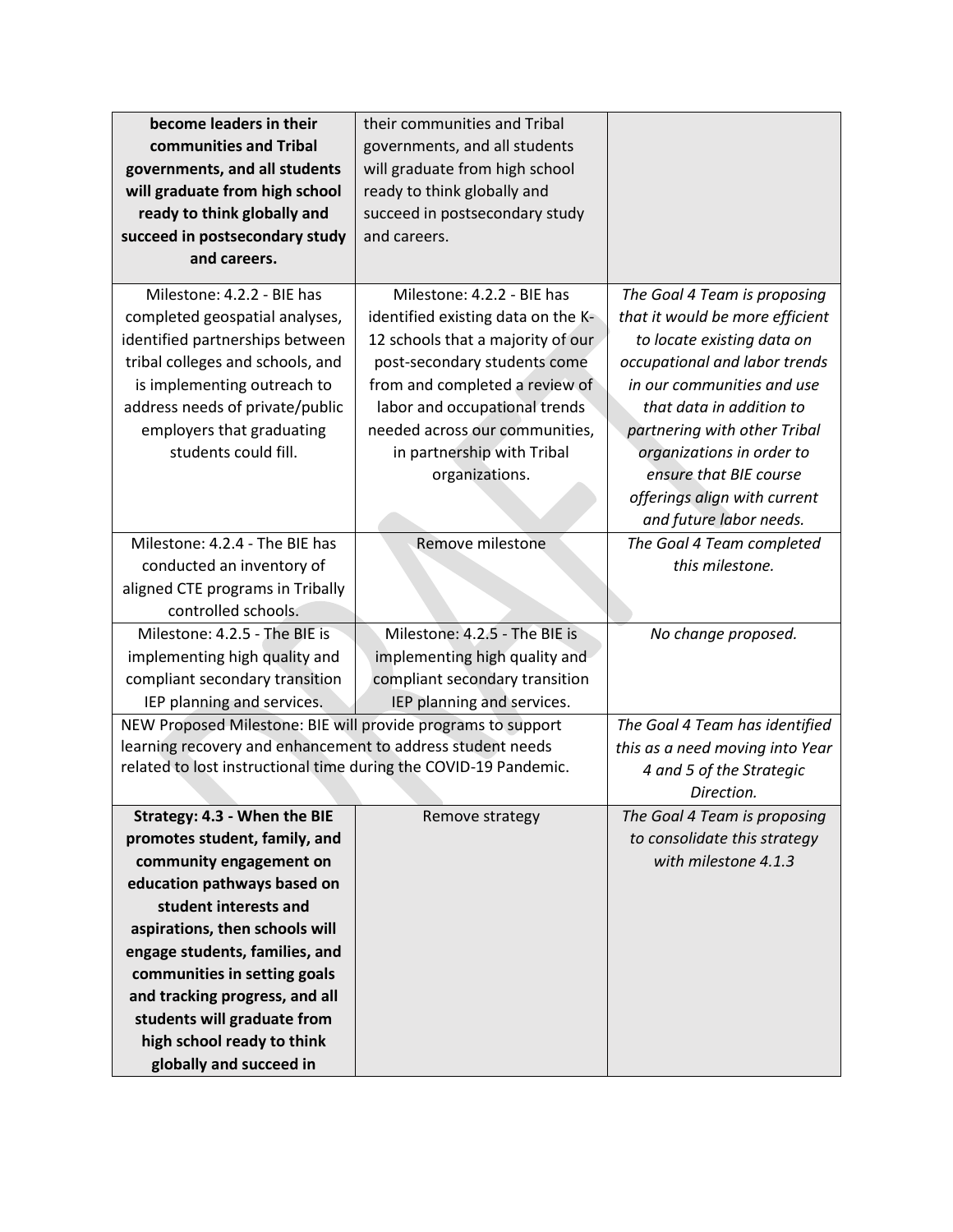| postsecondary study and                 |                                   |                                 |
|-----------------------------------------|-----------------------------------|---------------------------------|
| careers.                                |                                   |                                 |
| Milestone: 4.3.1 - BIE has              | Remove milestone                  | The Goal 4 Team is proposing    |
| updated the family and                  |                                   | to consolidate this milestone   |
| community engagement school             |                                   | with Milestone 4.1.3            |
| guide to meeting parental               |                                   |                                 |
| involvement requirement,                |                                   |                                 |
| which is aligned to ESSA, that          |                                   |                                 |
| schools use to directly engage          |                                   |                                 |
| students, families and                  |                                   |                                 |
| caregivers on education and             |                                   |                                 |
| career pathways.                        |                                   |                                 |
| Strategy: 4.4 - When the BIE            | Strategy: 4.4 - When the BIE      | No change proposed.             |
| leverages Haskell Indian                | leverages Haskell Indian Nations  |                                 |
| <b>Nations University and</b>           | University and Southwestern       |                                 |
| Southwestern Indian                     | Indian Polytechnic Institute as   |                                 |
| <b>Polytechnic Institute as options</b> | options for postsecondary         |                                 |
| for postsecondary education             | education and partners with       |                                 |
| and partners with Tribal                | Tribal colleges and universities, |                                 |
| colleges and universities, then         | then students, families, and      |                                 |
| students, families, and                 | communities will have multiple    |                                 |
| communities will have multiple          | pathways for postsecondary        |                                 |
| pathways for postsecondary              | education, and all students will  |                                 |
| education, and all students will        | graduate from high school ready   |                                 |
| graduate from high school               | to think globally and succeed in  |                                 |
| ready to think globally and             | postsecondary study and careers.  |                                 |
| succeed in postsecondary study          |                                   |                                 |
| and careers.                            |                                   |                                 |
| Milestone: 4.4.1 - BIE has              | Remove this milestone.            | The Goal 4 team has             |
| developed an expedited process          |                                   | accomplished this milestone     |
| for executing MOUs/MOAs and             |                                   | and therefore, is proposing it  |
| partnership agreements.                 |                                   | be removed. However, the        |
|                                         |                                   | need for a designated checklist |
|                                         |                                   | for the implementation          |
|                                         |                                   | process after the MOU is        |
|                                         |                                   | signed is greatly needed and    |
|                                         |                                   | the Goal 4 Team is proposing    |
|                                         |                                   | to work with the Goal 6 team    |
|                                         |                                   | (ultimately charged with        |
|                                         |                                   | fostering an effective          |
|                                         |                                   | education system) to address    |
|                                         |                                   | this issue.                     |
| Milestone: 4.4.2 - BIE has              | Milestone: 4.4.2 - BIE has        | Propose tweaking the            |
| provided fiscal resources to            | provided fiscal resources for     | language to be more specific    |